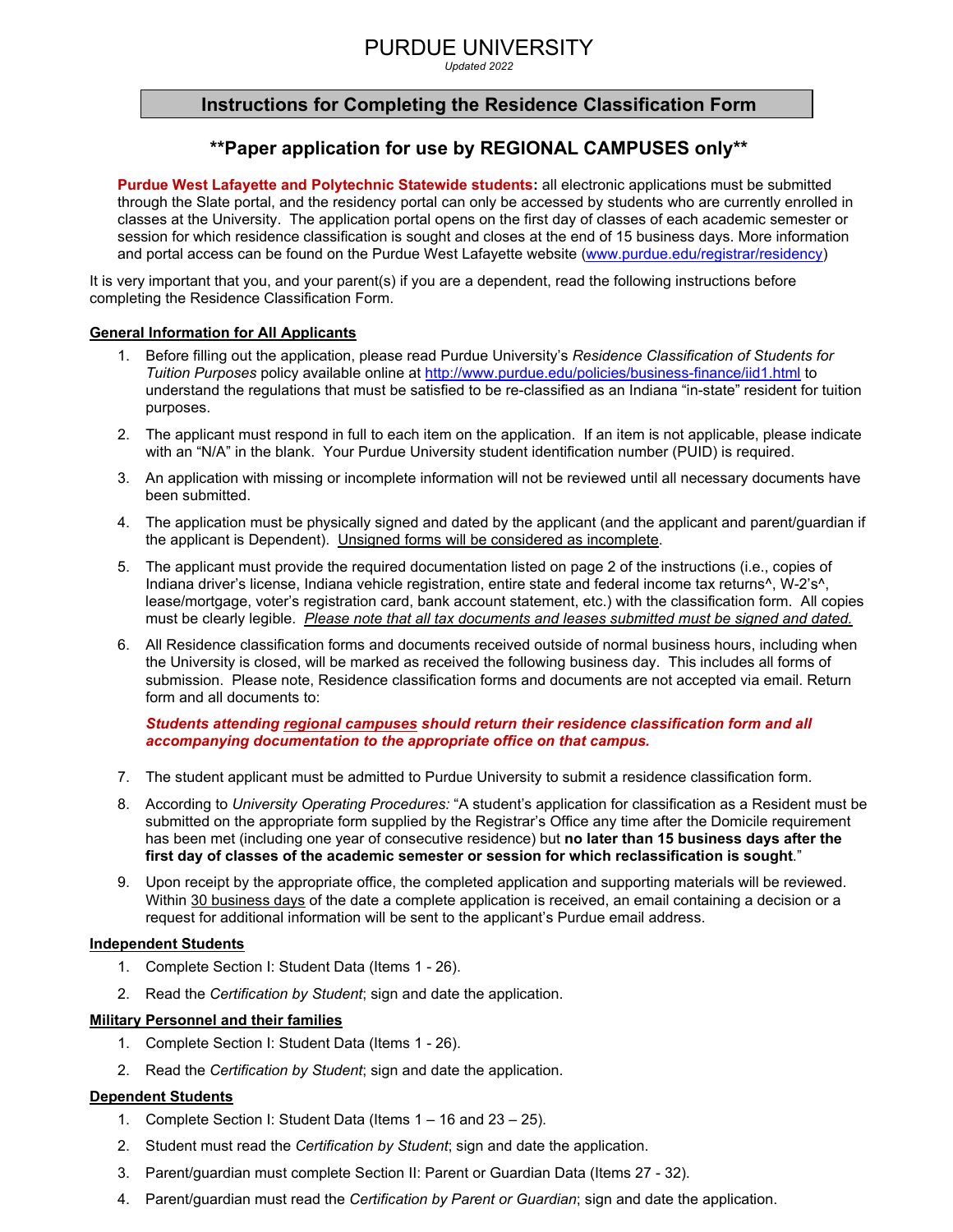# PURDUE UNIVERSITY

*Updated 2022* 

## **Required Documentation for Independent Students\***

If you are an Independent Student (responsible for your own financial needs, have not been dependent on Parent or Guardian for financial support for at least 12 months and cannot be claimed as a dependent on anyone else's personal income taxes), you should complete items 1 - 26. The following documentation is required for you (and spouse if married):

- $\Box$  a copy of driver's license
- $\Box$  a copy of vehicle registration
- $\Box$  a physically signed and dated copy of most recent state income tax return, including all forms, schedules and worksheets^
- $\Box$  a physically signed and dated copy of most recent federal income tax return, including all forms, schedules and worksheets^
- $\Box$  a copy of most recent W-2's<sup> $\land$ </sup>
- $\Box$  a signed and dated copy of lease agreement/mortgage statements showing the past 12 months
- $\Box$  a copy of voter's registration card (if applicable)
- $\Box$  a copy of most recent bank statement, including daily transaction detail
- $\Box$  a statement from employer indicating your beginning date, position, status (permanent/temporary), and location of employment
- $\Box$  a copy of most recent pay stub or military Leave and Earnings Statement with year-to-date information
- $\Box$  a copy of permanent resident card, temporary visa, "Notice of Deferred Action under DACA Program", or "Employment Authorization Document" (if applicable)

## **Required Documentation for**

## **Veteran Students and Students Currently Serving in the United States Military, Indiana National Guard, or United States Military Reserve\***

If you are a United States military veteran, currently serving in the United States Military, separated from the Indiana National Guard, or currently serving in the Indiana National Guard or the United States Military Reserves, you should complete items 1 – 26. The following documentation is required:

- $\Box$  a copy of your driver's license, state identification card, car registration, or voter's registration card
- $\Box$  a copy of your authorized standing orders if you are currently serving in the United States Military
- $\Box$  a copy of your authorized DD-214 (Member-4 copy)
- $\Box$  a copy of your most recent military Leave and Earnings Statement if you are currently serving in the Indiana National Guard or United States Military Reserves

## **Required Documentation for Dependent Students\***

If you are a Dependent Student (parent/guardian provided financial support for the past 12 months and/or you were claimed as a dependent on their personal income taxes), you should complete items 1 - 16 and 23 – 25, and parents or guardians should complete Items 27 - 31. The following documentation is required:

- $\Box$  a statement from both parents'/guardians' employers indicating beginning date, position, status (permanent/temporary), and location of employment
- $\Box$  a copy of both parents'/guardians' most recent pay stubs with year-to-date information
- $\Box$  a copy of both parents'/guardians'-driver's licenses
- $\Box$  a copy of both parents'/guardians' vehicle registrations
- $\Box$  a physically signed and dated copy of parents'/guardians' most recent state income tax return, including all forms, schedules and worksheets ^
- $\Box$  a physically signed and dated copy of parents'/guardians' most recent federal income tax return, including all forms, schedules and worksheets ^
- $\Box$  a copy of both parents'/guardians' most recent W-2's<sup> $\land$ </sup>
- $\Box$  a signed and dated copy of your parents'/guardians' lease agreement/mortgage statement showing the past 12 months
- $\Box$  a copy of both parents'/guardians' voter's registration cards (if applicable)
- $\Box$  a copy of both parents'/guardians' most recent bank statement, including daily transaction details
- $\Box$  a copy of both parents'/guardians' permanent resident cards/temporary visa's (if applicable)
- □ a copy of your permanent resident card, temporary visa, "Notice of Deferred Action under DACA Program", or "Employment Authorization Document" (if applicable)
- $\Box$  a copy of parents'/guardians' 1) most recent and 2) twelve months prior military Leave and Earnings Statement(s) (if applicable)

## **\*Depending on your situation, other documentation may be requested.**

**^**For **residence status beginning with a** *summer session or fall* **semester:** Please include a copy of the state & federal income tax return for the year prior to the summer or fall session.

**^**For **residence status beginning with a** *spring* **semester:** Please include a copy of 1) the most recent state & federal income tax return, and 2) a copy of a December pay stub with year-to-date information.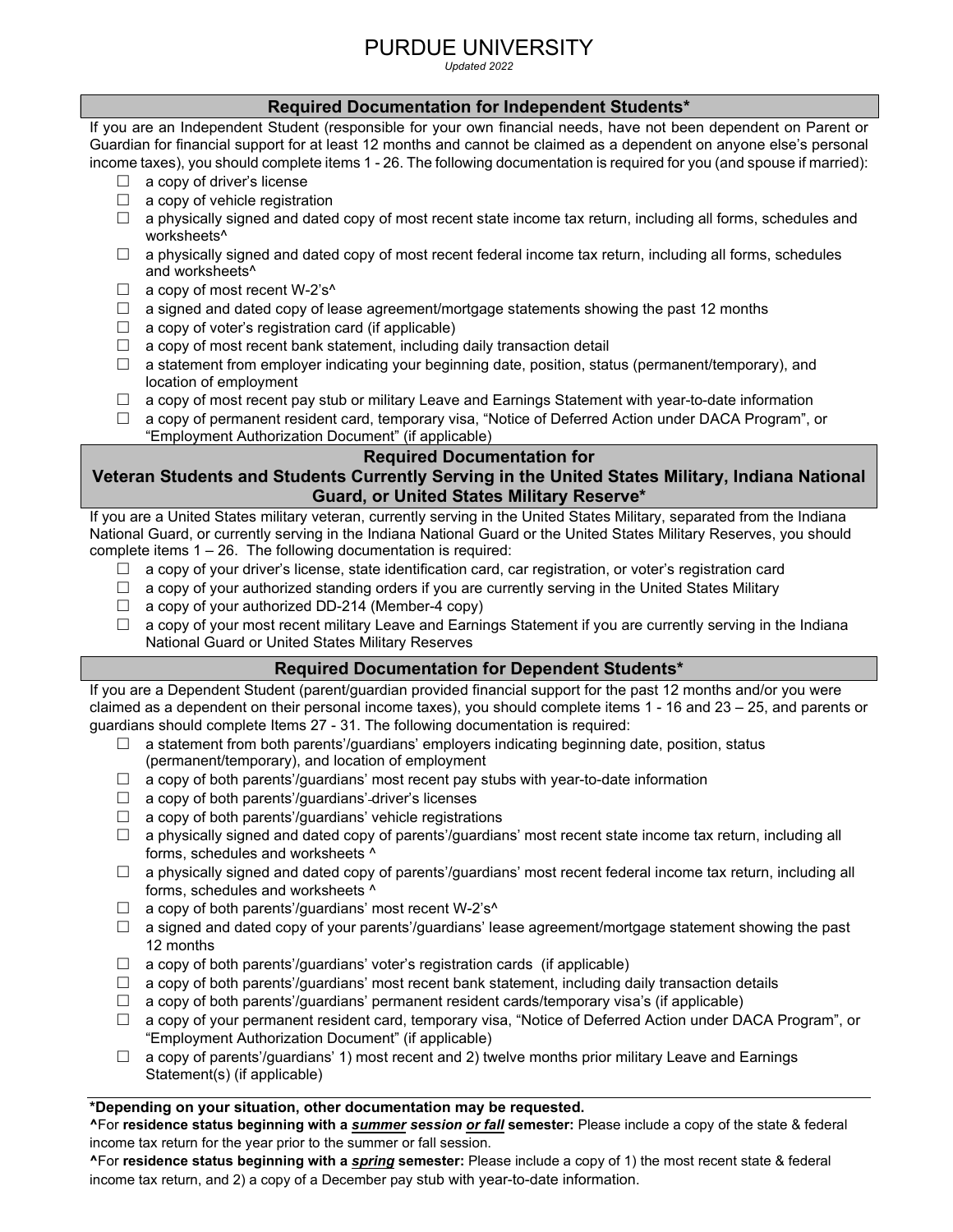|                                                                                                                               |                                                              | ** Purdue University Regional Campus Application**<br>RESIDENCE CLASSIFICATION INFORMATION |                                  |                 |                                                                                                                                                                  |              |                    |
|-------------------------------------------------------------------------------------------------------------------------------|--------------------------------------------------------------|--------------------------------------------------------------------------------------------|----------------------------------|-----------------|------------------------------------------------------------------------------------------------------------------------------------------------------------------|--------------|--------------------|
|                                                                                                                               |                                                              | <b>FOR TUITION PURPOSES</b>                                                                | Updated 2022                     |                 |                                                                                                                                                                  |              |                    |
|                                                                                                                               |                                                              |                                                                                            | (Please print)                   |                 |                                                                                                                                                                  |              |                    |
| Residence status requested beginning: [10] ________ Fall _______ Spring _______ Summer                                        |                                                              |                                                                                            |                                  |                 |                                                                                                                                                                  |              | Year _____________ |
| <b>SECTION I: STUDENT DATA</b>                                                                                                |                                                              |                                                                                            |                                  |                 |                                                                                                                                                                  |              |                    |
| 1. Name: $\frac{(\text{Last})}{(\text{Last})}$ (First) (Middle) (First) (Middle) (Middle) (2. Date of Birth: (Middle) (State) |                                                              |                                                                                            |                                  |                 | Middle)<br>Middle)<br>Middle                                                                                                                                     |              |                    |
|                                                                                                                               |                                                              |                                                                                            |                                  |                 | (Country)                                                                                                                                                        |              |                    |
| 3. U.S. Citizen: □Yes □No If no, are you:                                                                                     |                                                              |                                                                                            |                                  |                 |                                                                                                                                                                  |              |                    |
| $\Box$ Permanent Resident #<br>(Resident number) $\frac{1}{\Box}$ (Date Issued) (Date Issued) (Type)                          |                                                              |                                                                                            |                                  |                 |                                                                                                                                                                  |              |                    |
|                                                                                                                               |                                                              |                                                                                            |                                  |                 |                                                                                                                                                                  |              | (Type)             |
| 4. Student Status: $\Box$ New Student $\Box$ Continuing Student $\Box$ Re-entering Student $\Box$ Transfer                    |                                                              |                                                                                            |                                  |                 |                                                                                                                                                                  |              |                    |
| 5. Student Level: □ Undergraduate □ Graduate □ Professional □ Non-degree                                                      |                                                              |                                                                                            |                                  |                 |                                                                                                                                                                  |              |                    |
| 6. Current Local Address: (Number) (Street)                                                                                   |                                                              |                                                                                            |                                  |                 |                                                                                                                                                                  |              | $(Apt \#)$         |
|                                                                                                                               |                                                              |                                                                                            |                                  |                 | (State) (Zip code) (Zip code)                                                                                                                                    |              |                    |
| (City)                                                                                                                        |                                                              |                                                                                            |                                  |                 |                                                                                                                                                                  |              |                    |
|                                                                                                                               |                                                              |                                                                                            |                                  |                 |                                                                                                                                                                  |              | $(Apt \#)$         |
| (City)                                                                                                                        |                                                              |                                                                                            |                                  |                 | $(State)$ $(Zip code)$ $Zip code)$                                                                                                                               |              |                    |
| 8. Marital Status: □ Single □ Married (Note: If not married, go to item 16)                                                   |                                                              |                                                                                            |                                  |                 |                                                                                                                                                                  |              |                    |
| 9. Name of Spouse: (Last)                                                                                                     |                                                              |                                                                                            | (First)                          |                 |                                                                                                                                                                  | (Middle)     |                    |
| 10. Date of Marriage: $\frac{1}{\sqrt{2}}$                                                                                    |                                                              |                                                                                            |                                  |                 |                                                                                                                                                                  |              |                    |
|                                                                                                                               | $\overline{(Month)}$ $\overline{(Date)}$ $\overline{(Year)}$ |                                                                                            |                                  |                 |                                                                                                                                                                  |              |                    |
|                                                                                                                               |                                                              |                                                                                            |                                  |                 |                                                                                                                                                                  |              |                    |
| Enrollment Began: // Current Status: □ Full-time □ Part-time (Month) (Year)                                                   |                                                              |                                                                                            |                                  |                 |                                                                                                                                                                  |              |                    |
| 12. Spouse Currently Employed: $\square$ Yes $\square$ No If yes: ________________________                                    |                                                              |                                                                                            |                                  |                 |                                                                                                                                                                  |              |                    |
|                                                                                                                               |                                                              |                                                                                            |                                  | (Employer name) |                                                                                                                                                                  |              |                    |
| 13. Dates of spouse's current employment: $\frac{1}{(Month/year)}$ to $\frac{1}{(Month/year)}$ Monthly Earnings: \$           |                                                              |                                                                                            |                                  |                 |                                                                                                                                                                  |              |                    |
| Spouse Occupation: Change                                                                                                     |                                                              |                                                                                            |                                  |                 |                                                                                                                                                                  |              |                    |
| 14. Spouse resides in Indiana: □ Yes □ No                                                                                     |                                                              |                                                                                            | If no, where does spouse reside? |                 |                                                                                                                                                                  |              |                    |
| 15. Spouse U.S. Citizen: DYes                                                                                                 | □No                                                          | If no:                                                                                     |                                  |                 |                                                                                                                                                                  |              |                    |
| $\Box$ Permanent Resident #                                                                                                   |                                                              |                                                                                            |                                  |                 | $\frac{1}{(\text{Resident number})}$ $\frac{1}{(\text{Date issued})}$ $\Box$ Temporary Visa $\frac{1}{(\text{Type})}$ ; or $\Box$ Other $\frac{1}{(\text{Use})}$ |              | (Type)             |
| 16. List dates of attendance, locations, and degrees received (if any) from high schools and all colleges you have attended.  |                                                              |                                                                                            |                                  |                 |                                                                                                                                                                  |              |                    |
| <b>Dates</b>                                                                                                                  | Full<br>Part                                                 |                                                                                            | Institution                      |                 | City                                                                                                                                                             | <b>State</b> | <b>Degree</b>      |
| (month/year)                                                                                                                  | time<br>time                                                 |                                                                                            |                                  |                 |                                                                                                                                                                  |              | <b>Earned</b>      |
| to                                                                                                                            |                                                              |                                                                                            |                                  |                 |                                                                                                                                                                  |              |                    |
| to                                                                                                                            |                                                              |                                                                                            |                                  |                 |                                                                                                                                                                  |              |                    |
| to                                                                                                                            |                                                              |                                                                                            |                                  |                 |                                                                                                                                                                  |              |                    |
| to                                                                                                                            |                                                              |                                                                                            |                                  |                 |                                                                                                                                                                  |              |                    |

17. List all sources of financial support other than employment income (i.e., parental support, valuable gifts such as a car, savings, inheritance, trusts, financial aid [grants, scholarships, loans, parent loans], etc.)

| <b>Type of Financial Support</b> | <b>Source of Financial Support</b> | <b>Date Received</b> | Amount |
|----------------------------------|------------------------------------|----------------------|--------|
|                                  |                                    |                      |        |
|                                  |                                    |                      |        |
|                                  |                                    |                      |        |
|                                  |                                    |                      |        |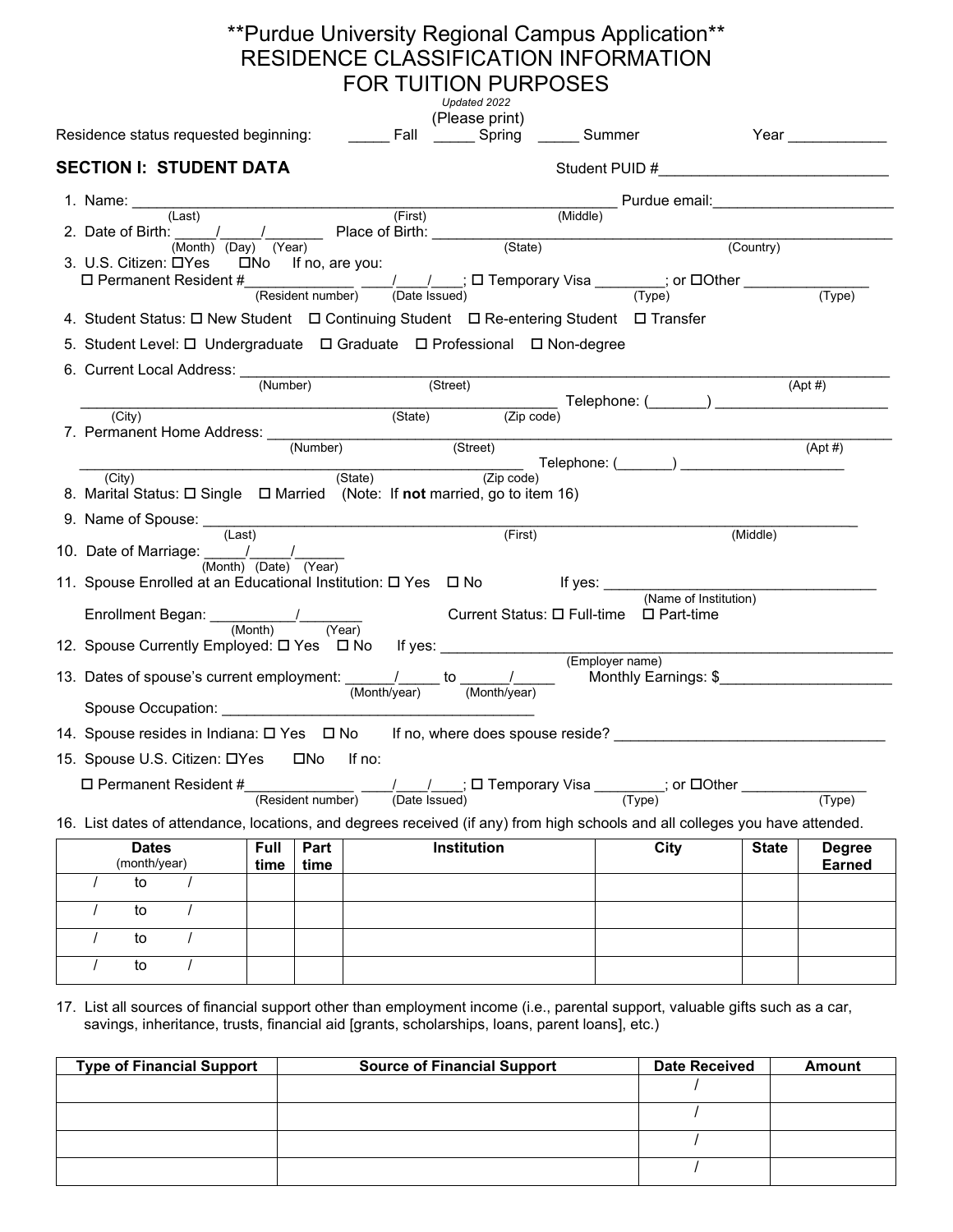18. Indicate beside each item below where (state) and when (month/year) these actions were most recently done by both Applicant and Spouse; if these actions have never been taken, indicate with N/A.

|                                                               | Where | <b>When</b> (Applicant) | <b>Where</b> | <b>When</b> (Spouse) |
|---------------------------------------------------------------|-------|-------------------------|--------------|----------------------|
| Acquired a driver's license                                   |       |                         |              |                      |
| Registered and licensed a motor vehicle                       |       |                         |              |                      |
| File state resident income tax return and W-2's               |       |                         |              |                      |
| Acquired real estate or signed a lease for principal dwelling |       |                         |              |                      |
| Registered to vote                                            |       |                         |              |                      |
| Established a bank account                                    |       |                         |              |                      |
| Acquired permanent resident card/temporary visa               |       |                         |              |                      |

- 19. Are you a United States military veteran or separated from the Indiana National Guard:  $\Box$  Yes  $\Box$  No If yes: \_\_\_\_\_/\_\_\_\_\_/\_\_\_\_\_\_ Honorable discharge: Yes No (Date of last discharge)
- 20. Are you currently serving in the Indiana National Guard or United State Military Reserves?  $\Box$  Yes  $\Box$  No If yes, specify branch of military:
- 21. Are you currently serving in the United States military?  $\Box$  Yes  $\Box$  No If yes, specify branch of military: \_\_\_\_\_\_\_\_\_\_\_\_\_\_\_\_\_\_\_\_\_\_\_\_\_\_\_\_\_\_\_\_\_\_\_\_\_\_\_\_\_\_\_\_
- 22. List locations and dates where you have resided during the last two (2) years.

| City | <b>State</b> | <b>Dates</b><br>(month/year) | <b>Primary Activity</b> |
|------|--------------|------------------------------|-------------------------|
|      |              | to                           |                         |
|      |              | to                           |                         |
|      |              | to                           |                         |
|      |              | to                           |                         |

23. Name and Address of parents/guardians:  $\overline{\phantom{a}}$ 

|          |                    | (Names)                                                                                                               |         | (Number)   | (Street and Apt #) |  |
|----------|--------------------|-----------------------------------------------------------------------------------------------------------------------|---------|------------|--------------------|--|
| (Number) | (Street and Apt #) | (Citv)                                                                                                                | (State) | (Zip code) | (Country)          |  |
|          |                    | 24. Parent/Guardian residence your permanent home: $\square$ Yes $\square$ No                                         |         |            |                    |  |
|          |                    | If no, when did parent/guardian residence cease to be your permanent home?                                            |         |            |                    |  |
|          |                    |                                                                                                                       |         | (Month)    | (Year)             |  |
|          |                    | 25. Parent/Guardian claimed you as a dependent on last year's personal income taxes: $\Box$ Yes $\Box$ No             |         |            |                    |  |
|          |                    |                                                                                                                       |         |            |                    |  |
|          |                    | 26. List dates of your employment, employers, locations of employers, and gross income during the past two (2) years. |         |            |                    |  |

| <b>Dates</b><br>(month/year) | <b>Employers</b> | <b>State</b> | Full- Part-<br>time | time | Gross<br>Income |
|------------------------------|------------------|--------------|---------------------|------|-----------------|
| to                           |                  |              |                     |      |                 |
| to                           |                  |              |                     |      |                 |
| to                           |                  |              |                     |      |                 |
| to                           |                  |              |                     |      |                 |

#### **Certification by Student**

I understand that for resident consideration, I must apply no later than fifteen (15) business days after the first day of classes of the academic session for which resident classification is sought.

I understand that a student or prospective student who shall knowingly provide false information or shall refuse to provide or shall conceal information for the purpose of improperly achieving resident student status shall be subject to the full range of penalties, including expulsion, provided for by the University, as well as other penalties that may be prescribed by the law. I affirm, under the penalties for perjury, that the following representations, including information related to my citizenship status and/or presence in the United States, are true.

I, the undersigned, certify and affirm, under the penalties for perjury, that I have read the foregoing form entitled *Residence Classification Information for Tuition Purposes* and that the responses and information contained therein are true, accurate, and complete.

**\_\_\_\_\_\_\_\_\_\_\_\_\_\_\_\_\_\_\_\_\_\_\_\_\_\_\_\_\_\_\_\_\_\_\_\_\_\_\_\_\_\_\_\_\_\_\_\_\_\_\_\_\_\_\_\_\_\_\_\_\_\_\_\_\_\_\_\_\_\_\_\_ \_\_\_\_\_\_\_\_\_\_\_\_\_\_\_\_\_\_\_\_\_\_\_\_\_\_\_\_\_\_\_\_\_\_\_\_\_\_\_\_**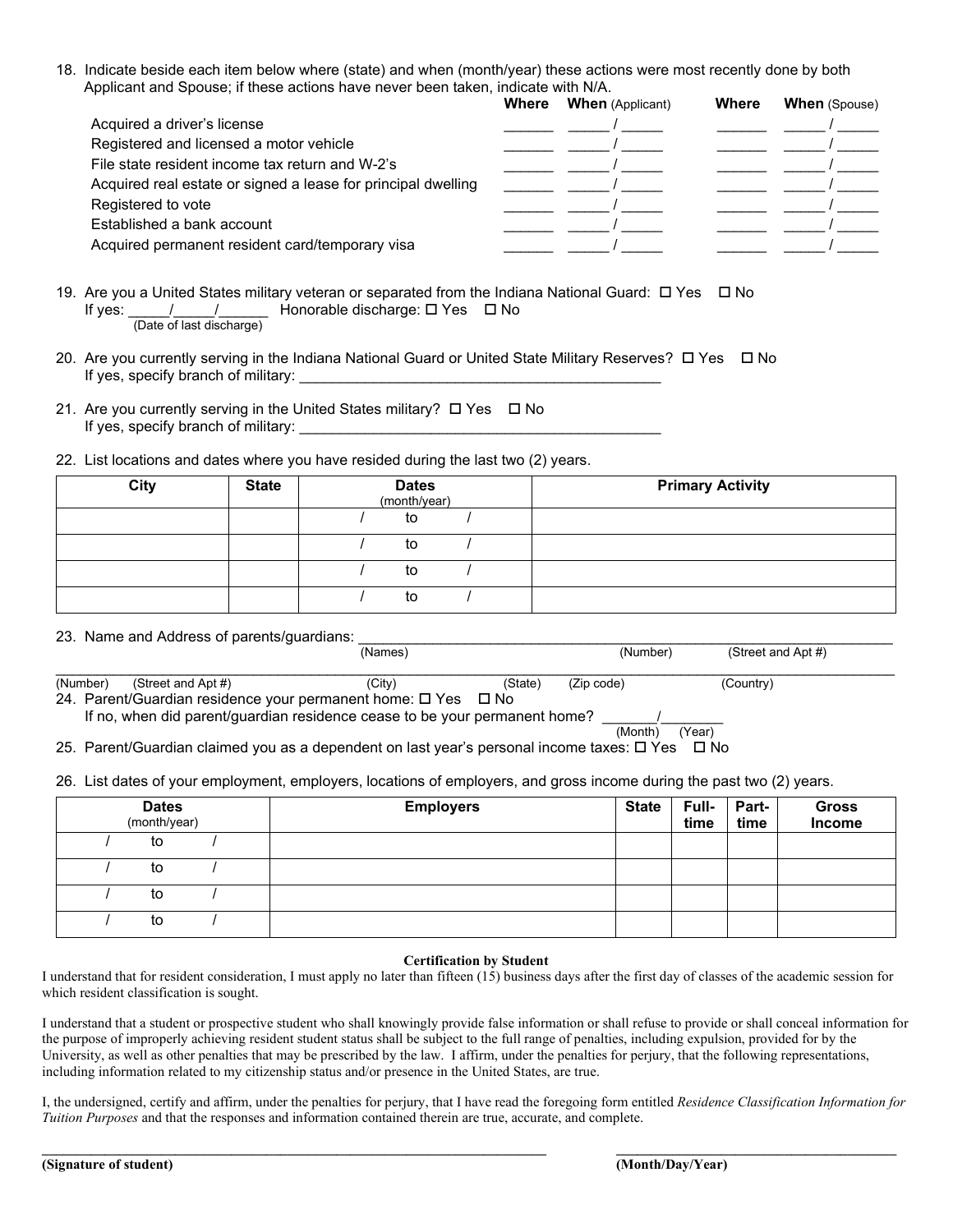## **SECTION II: PARENT OR GUARDIAN DATA**

#### 27. Parent(s) Guardian(s) *(A copy of legal guardianship document is required.)*

|                                                                                                                       | Current Address: (Number) (Street)                                                                                                            |            |                    |          |  |                      |                   |                               |  |                               |             |        |
|-----------------------------------------------------------------------------------------------------------------------|-----------------------------------------------------------------------------------------------------------------------------------------------|------------|--------------------|----------|--|----------------------|-------------------|-------------------------------|--|-------------------------------|-------------|--------|
|                                                                                                                       |                                                                                                                                               |            |                    |          |  |                      |                   |                               |  |                               | $(Apt \#)$  |        |
|                                                                                                                       | (City)<br>Inclusive dates at this address: $\underbrace{\qquad \qquad }_{\text{(Monthly) }}$ to                                               |            |                    |          |  | $\overline{(Month)}$ | (State)<br>(Year) | $(Zip \text{ code})$          |  |                               | (Country)   |        |
|                                                                                                                       | Both parents reside at this address: $\square$ Yes $\square$ No If no, where?                                                                 |            |                    |          |  |                      |                   |                               |  |                               |             |        |
|                                                                                                                       | Inclusive dates at this address {**place below address information}                                                                           |            |                    |          |  |                      |                   |                               |  |                               |             |        |
|                                                                                                                       |                                                                                                                                               |            |                    |          |  |                      |                   |                               |  |                               |             |        |
|                                                                                                                       |                                                                                                                                               |            |                    | (Street) |  |                      |                   |                               |  |                               | $(Apt \#)$  |        |
|                                                                                                                       | (City)                                                                                                                                        |            |                    |          |  | (State)              |                   | (Zip code)                    |  |                               | (Country)   |        |
|                                                                                                                       |                                                                                                                                               |            |                    |          |  |                      |                   |                               |  |                               |             |        |
|                                                                                                                       |                                                                                                                                               |            |                    |          |  |                      |                   |                               |  |                               |             |        |
| 29.  (Father/Guardian) U.S. Citizen: ロ Yes  ロ No                                                                      |                                                                                                                                               |            |                    |          |  | lf no:               |                   |                               |  |                               |             |        |
|                                                                                                                       | $\Box$ Permanent Resident # $\frac{1}{\Box}$ (Resident number) $\frac{1}{\Box}$ (Date Issued) $\Box$ Temporary Visa $\frac{1}{\Box}$ (Type)   |            |                    |          |  |                      |                   |                               |  |                               |             | (Type) |
|                                                                                                                       | (Mother/Guardian) U.S. Citizen: □ Yes □ No If no:                                                                                             |            |                    |          |  |                      |                   |                               |  |                               |             |        |
|                                                                                                                       | $\Box$ Permanent Resident #<br>(Resident number) $\frac{1}{\Box}$ (Date Issued) $\Box$ Temporary Visa $\frac{1}{\Box}$ or $\Box$ Other $\Box$ |            |                    |          |  |                      |                   |                               |  |                               |             |        |
|                                                                                                                       |                                                                                                                                               |            |                    |          |  |                      |                   |                               |  |                               |             | (Type) |
| 30. Parent/guardian employment:                                                                                       |                                                                                                                                               |            |                    |          |  |                      |                   |                               |  |                               |             |        |
|                                                                                                                       |                                                                                                                                               |            | Dates (month/year) |          |  |                      | <b>Employers</b>  |                               |  | <b>State</b>                  | <b>Full</b> | Part   |
|                                                                                                                       |                                                                                                                                               |            | to                 |          |  |                      |                   |                               |  |                               | time        | time   |
| Father/Guardian                                                                                                       |                                                                                                                                               |            |                    |          |  |                      |                   |                               |  |                               |             |        |
|                                                                                                                       |                                                                                                                                               |            | to                 |          |  |                      |                   |                               |  |                               |             |        |
| Mother/Guardian                                                                                                       |                                                                                                                                               | $\sqrt{2}$ | to to              | $\prime$ |  |                      |                   |                               |  |                               |             |        |
|                                                                                                                       |                                                                                                                                               | $\prime$   | to                 | $\prime$ |  |                      |                   |                               |  |                               |             |        |
|                                                                                                                       |                                                                                                                                               |            |                    |          |  |                      |                   |                               |  |                               |             |        |
| 32. Indicate beside each item below where (state) and when (month/year) these actions were most recently done by both | parents or guardians; if these actions have never been taken, indicate with N/A.                                                              |            |                    |          |  |                      |                   |                               |  |                               |             |        |
|                                                                                                                       |                                                                                                                                               |            |                    |          |  |                      |                   | <b>Where When</b> (Parent #1) |  | <b>Where When</b> (Parent #2) |             |        |
|                                                                                                                       | Acquired a driver's license                                                                                                                   |            |                    |          |  |                      |                   |                               |  |                               |             |        |
|                                                                                                                       | Registered and licensed a motor vehicle                                                                                                       |            |                    |          |  |                      |                   |                               |  |                               |             |        |
|                                                                                                                       | File state resident income tax return and W-2's                                                                                               |            |                    |          |  |                      |                   |                               |  |                               |             |        |
|                                                                                                                       | Acquired real estate or signed a lease for principal dwelling<br>Registered to vote                                                           |            |                    |          |  |                      |                   |                               |  |                               |             |        |
|                                                                                                                       |                                                                                                                                               |            |                    |          |  |                      |                   |                               |  |                               |             |        |
|                                                                                                                       |                                                                                                                                               |            |                    |          |  |                      |                   |                               |  |                               |             |        |
|                                                                                                                       | Established a bank account<br>Acquired permanent resident card/temporary visa                                                                 |            |                    |          |  |                      |                   |                               |  |                               |             |        |

#### **Certification by Parent or Guardian**

I understand that for resident consideration, a student must apply no later than fifteen (15) business days after the first day of classes of the academic session for which resident classification is sought.

I understand that a person who shall knowingly provide false information or shall refuse to provide or shall conceal information for the purpose of improperly achieving resident student status shall be subject to the full range of penalties which may be provided by the law. I affirm, under the penalties for perjury, that the following representations, including information related to my citizenship status and/or presence in the United States, are true.

I, the undersigned, hereby certify and affirm, under the penalties for perjury, that I have read the foregoing form entitled *Residence Classification Information for Tuition Purposes* and that the responses and information contained therein are true, accurate, and complete.